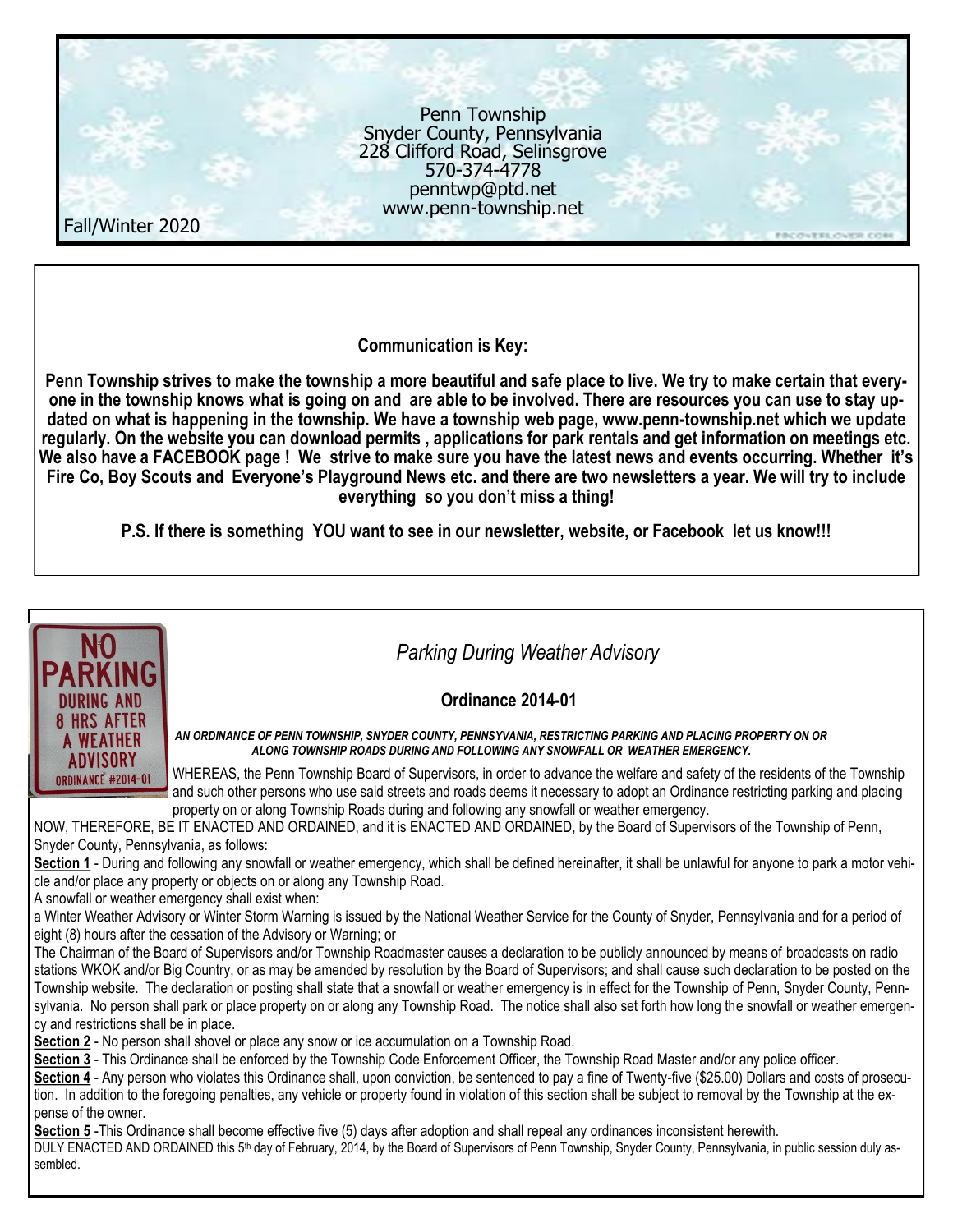## **LEAF PICK UP**

The road crew will start leaf collection November 2, 2020 and will continue through November 25th depending on the weather. . So, get your leaves ready and get them to the curb. To the curb...not in the road, not back along your house. Our road crew will not enter onto your property to collect your leaves.

The route is

Mon & Tues North of 522. Thurs & Fri South of 522. from Nov 2 to Nov 25th.

Leaves only...no sticks, brush, dog feces or rocks that will damage our equipment. No bagged leaves, we will leave them behind. If you have had your leaves ready for 2-3 days and the crew has not been by, please call the office. Get your leaves ready now! You are always welcome to take your leaves to the compost site yourself. If you have a permit.. Again, do not leave bags there..

#### **BOARDS AND COMMITTEES**

The Board of Supervisors meet on the first Wednesday of each month, 7:00PM at the Municipal Building, 228 Clifford Road. If you have a topic you wish to discuss with the Supervisors at the meeting, you can speak under public comment on the agenda, or you can call the Township office at (570)374-4778 to add your name to the agenda. If you speak under public comment, your time to speak could be limited.

The Planning Commission - see description above. – Meet on Fourth Monday

The Zoning Hearing Board meets as needed to review zoning variance requests. The zoning hearings are advertised with the date and time and the property to which a variance may be granted, along with the reason for the variance request.

**All meetings are open to the public.**



**PENN 1**

If you live on the south side or 522, you will vote at the Keystone Building Products Building ( Changed due to safety of residents due to covid-19)

**PENN 2**

If you live on the north side or Selinsgrove Center side of 522, you will vote at the Penn Township Building **228 Clifford Road**

**Polls are open 7 am to 8 pm.**

**Penn Township Office and Shop will be closed that day to Business**



#### **REAL ESTATE AND PER CAPITA TAXES**

**Ron Zeiders, Tax Collector PO Box 452 Selinsgrove, PA 17870 570-898-4250**

Our collector provides hours here in the township building. The dates are always printed on your tax bills. Spring hours here in the township building will be announced at a later date and will also be printed on your bills when they arrive. Please call Ron or the township office if you have questions.

> **Please note: The Township office cannot accept your taxes.**

If you are mailing your taxes and would like to receive a receipt, include a self addressed stamped envelope and Mr. Zeiders will send your receipt.

**Board of Supervisors**

Jon Payne, Chairman William Moyer V-Chairman Ross Smoker **Manager** Julie Hartley **Secretary/Treasurer** Diana Reynolds

**Planning Commission** Dan Kuruna, Alt. William Moyer– Alt. Jon Payne Marvin Weaver Ken Herman Jr. Derek Straub-Vice Chairman Robert Grayston Claudia Brabant Brian Wetzel Wiest, Muolo, Swinehart, Noon & Bathgate, **Solicitors** 

> **Planning Commission Sec.** Julie Hartley

**Zoning Hearing Board**

William Wenrick Tony Rankin Rae Audine Snyder Jeffrey Brabant Jan Ritter Robert Slivinski, Solicitor

**Recycling Coordinator** Julie Hartley

**Emergency Management Co.** Frederick R Ulrich

**Recreation Board** Pete DeWire, President Tim Laubscher, Vice Pres Stephanie Derk, Treas. Rebecca Yeager-Sec. Jacob Koch Steven Diehl Fred Lenig Kim Kratzer Simona Napoli Lovik

**Township Solicitor** Wiest, Muolo, Noon, Swinehart & Bathgate

> **Township Auditors** Todd Robatin Ross Chrisman Karen Kerstetter

**Township Contact Info:** 570-374-4778 - phone 570-374-4931 - fax penntwp@ptd.net - email

**Road Master** Mark Strawser– 374-4258

**Township Website** www.penn-township.net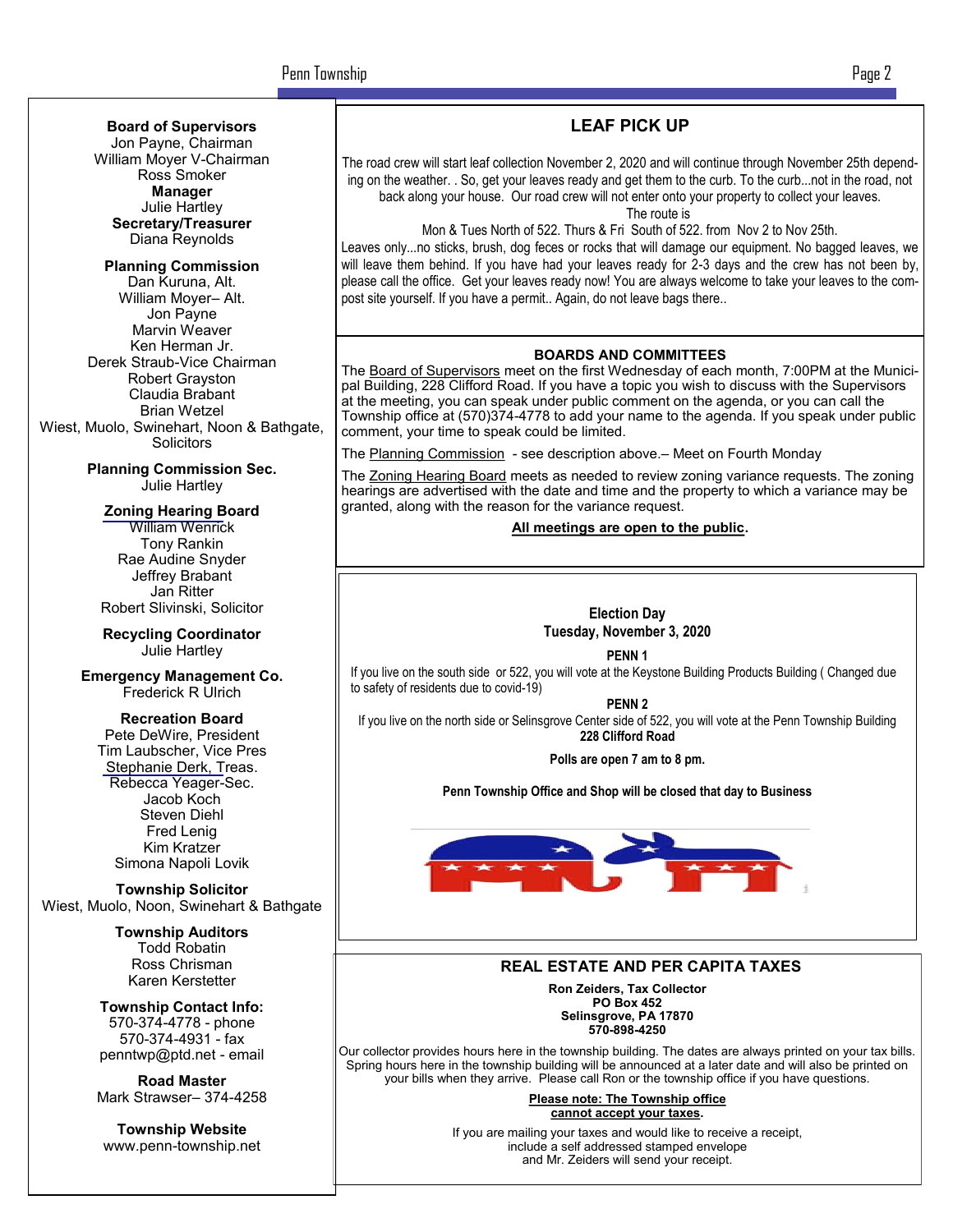# **Christmas Tree Pick Up**

The Road crew will be picking up tress on the

## Following days:

Monday, December 28 Tuesday, January 5 Tuesday, January 12



#### **no tree bags, no lights, no decorations or tree stands, Plus**

#### **no Artificial Trees!**

**If you decide to enjoy your Christmas tree a bit longer than most and miss the collection period, please feel free to take your tree and any leaves still hanging around to the compost site. If you have a permit. All biodegradable material is turned into mulch and compost and is free to permit holders.**

## **PENN TOWNSHIP ROADS**

If you live on any of the roads listed below your road is maintained by Penn Township. If you ever have a road question or concern, call the Road Supervisor, Mark Strawser 570-374-4258

Airtower Road Bake Oven Hill Road Beaver Road Beech Court Belmar Avenue Breezewood Drive Bridge Street Burgess Avenue Calvett Place Calvin Drive Clifford Road Creekside Drive Crescent Avenue Deerfield Court Emily Lane Fair Oak Road Fairview Drive Farmhouse Lane Fawn Drive Fetter Road Foxboro Road Gaugler Lane Graysonview Court Gregg Drive Gregory Avenue Hidden Valley Road Hill End Road Herman Road Horizon Drive Hower Street Ivy Court Jackson Road Kratzer Road Kuster Road Lorian Drive Meadowview Drive Mountain Drive Mulberry Court Mulls Road Old 522 Perkinson Road Pheasant Ave Pleasant Drive Quarry Road Rudy Road S. Front Street Sand Hill Road Sheri Lane Sportsman Drive Sunset Drive Swope Drive Sycamore Court Universal Road Walters Lane Willow Court Woodlynn Drive Valley View Lane

Miller Farm Road Old Colony Road Old 11 + 15 Road Pawling Station Road Peachwood Drive Pine Brook Road Ridge View Road Salem Glenn Blvd. School House Lane Wedgewood Drive

## *ARE PERMITS REQUIRED IN PENN TOWNSHIP…YES!*

If you are planning any type of construction call the township office to see what sort of permitting is required. Projects that are often started when permits have not yet been issued include pools, sheds and decks. Regardless of the shape or size, each does indeed require a phone call to the township office first to verify permitting.

If a contractor does the work for you…you still need a permit. I would question a contractor who does not discuss permitting with you.

#### *What Zone Do You Live In?*

Do you know which ZONING DISTRICT your property is located? Penn Township is comprised of nine (9) zoning districts. Each zone has slightly different regulations with regard to allowed uses and dimensional requirements. The regulations for each zone are included in the Penn Township Zoning Ordinance 2005-01. This is the "rulebook" used by our Zoning Officer when permitting projects. These zones are all mapped on our township zoning map. To get a general idea of the zoning district your property is located you can look at the Penn Township map on our website at www.penn-township.net. Currently there is an article along with the zoning map on the home page or the "The Quick View" page of the township website.

If you want to confirm what zone you live in and the "rules" for your zone, e-mail Julie at penntwpmanager@ptd.net and we will send you that information.

#### *Zoning Map Changes*

The PT Planning Commission is working on revising the Penn Township Zoning Ordinance. Also to be considered are changes to the official zoning map. If you own land in Penn Township and have reason to request the Planning Commission review and recommend to Supervisors your property for possible rezoning, please prepare in writing the following:

Property Owner Name and Address, Contact Information, Tax Map and Parcel Number (s), Explain reason a zone change is desired,

Explain what zone you would like Planning Commission and the Board of Supervisors to consider.

## *Mailboxes and Mailbox Posts*

Any installation within the right of way - including a mailbox/post - is placed there at the owner's risk. Posts should be checked for deterioration to reduce the possibility that the weight of the plowed snow may simply break or push the post over.

*The Township will not repair or replace mailboxes or posts damaged by the force or placement of plowed snow. In the event that your mailbox is hit by a plow blade, contact the Township Office at 570-374-4778.*

#### **What Have we done for you Lately?**

In 2020 The Following Road Projects Were Completed: Herman Road– Seal Coating Deerfield Ct.-Paving Creek Side Dr.– Paving Mulberry Ct.– Paving Beech Ct.– Paving Williow Ct.– Paving Sycamore Ct.– Paving Mountain Dr.-Paving Jackson Road– New Culvert

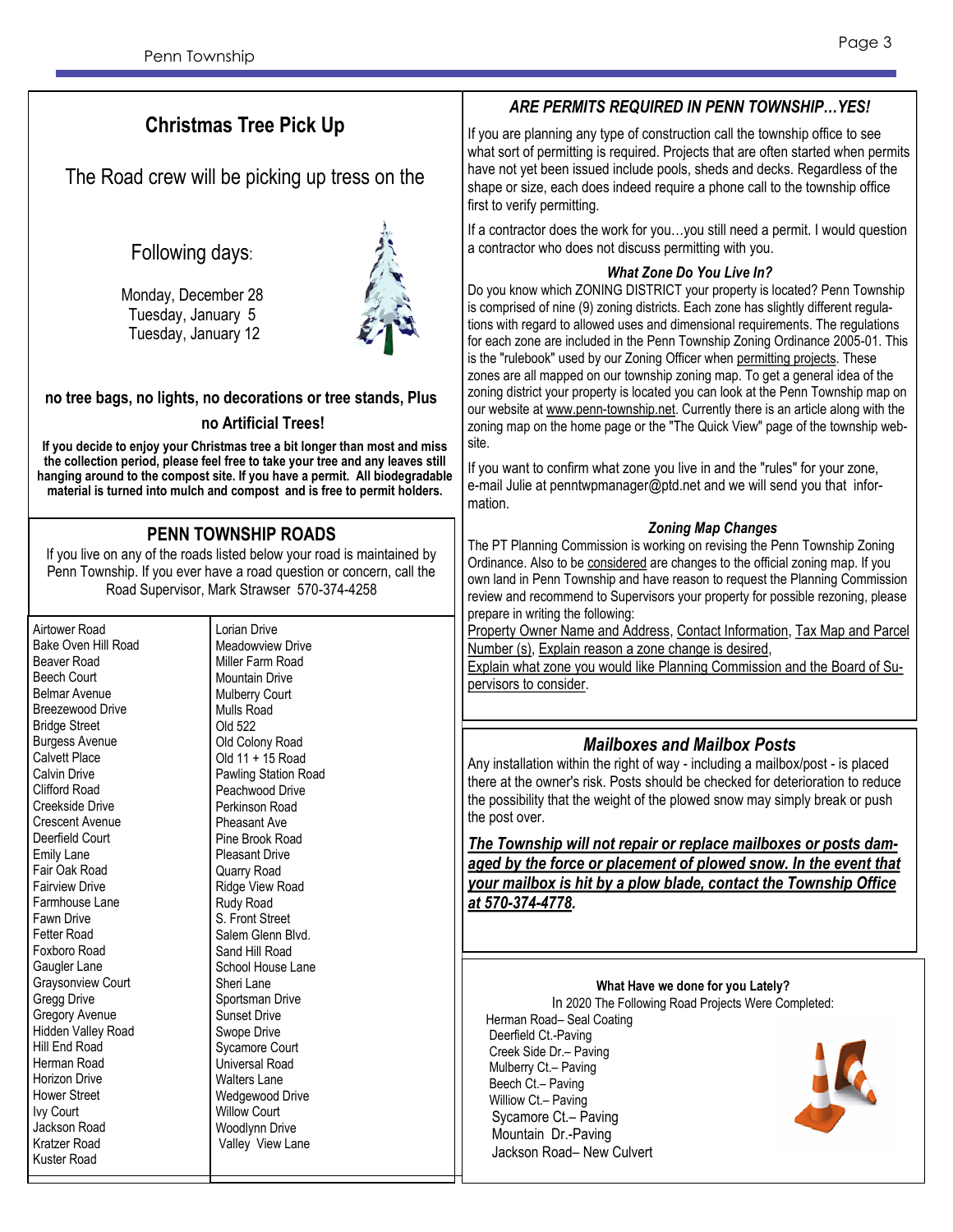### **Reminder to purchase your 2021 Compost Permit starting January 1, 2021 at the Township office.**

The Penn Township compost site is located at the end of Gaugler Lane, across from Salem Lutheran Church. You can take your basic grass clippings, other lawn and garden waste, leaves, trees (including Christmas trees), shrub waste, branches and unpainted or untreated wood. There are signs indicating where the different items belong. Be sure to leave your items in the correct locations.

#### *To generate quality mulch and compost there are items that are absolutely not accepted at this site and include:*

- **NO** cat or dog waste;
- **NO** treated or painted wood;<br>• **NO** dairy products:
- **NO** dairy products;
- **NO** building construction waste;
- **NO** meat or fish bones;
- **NO** fat, grease, lard or oils;
- **NO** plastic or metals;
- **NO** weeds and weed seeds.

## **PENN TOWNSHIP COMPOST SITE**

**area. Surveillance cameras ARE on site and WILL be used to prosecute illegal dumping Please don't abuse this facility!**

**Delivery containers are also not accepted. Please take your garbage bags, flower pots, and any other transport containers home with you!** 

*Leaving these items is the same as illegal dumping and/or littering!* A separate pile is available for wood and coal ashes.

This service is only for permit holders, and open 7 days a week, dawn to dusk.

**Only people dropping items at compost site are permitted in this area**

## *Community Aid Bin*

Community Aid has placed a bin at our Penn Township recycling site. Collections from this bin help to support the Community Aid Thrift Stores and Donation Centers. Our local Community Aid Thrift Store is located at 1076 N. Susquehanna Trail. Collections are used to raise funds for local organizations and create good paying jobs with onsite training and coaching for their employees; thus improving the quality of life for individuals and families in our communities.

Because Penn Township provides a location for a bin, we receive 4¢ per pound collected. All funds received are to be used for community benefit. Penn Township assigns the funds to be used in the East Snyder Park. To help support the activities for Snyder County Night Out.

- All donations can be NEW or USED
- Any clothing
- Shoes, purses, wallets, belts, ties, wigs and hats
- Household items like pots and pans and other kitchenware
- Decorative items and Knick knacks
- CD's, DVD's and video games
- Children's toys and stuffed animals
- Books, records, TV and movie memorabilia
- Artwork and other collectibles
- Small furniture items -(take to store)
- Fully functional electronics
- Linens, towels, blankets, bed sheets and curtains

*To learn more about Community Aid go to communityaid.net*



NOVEMBER 1, 2020 Don't forget to set your clocks back! And remember...this is a great time to change the

**Advertising Ads** II you are interested in advertising in our news letter please give us a call at the Penn Twp. Office at 570-374-4778 for more Information

batteries in your smoke alarms.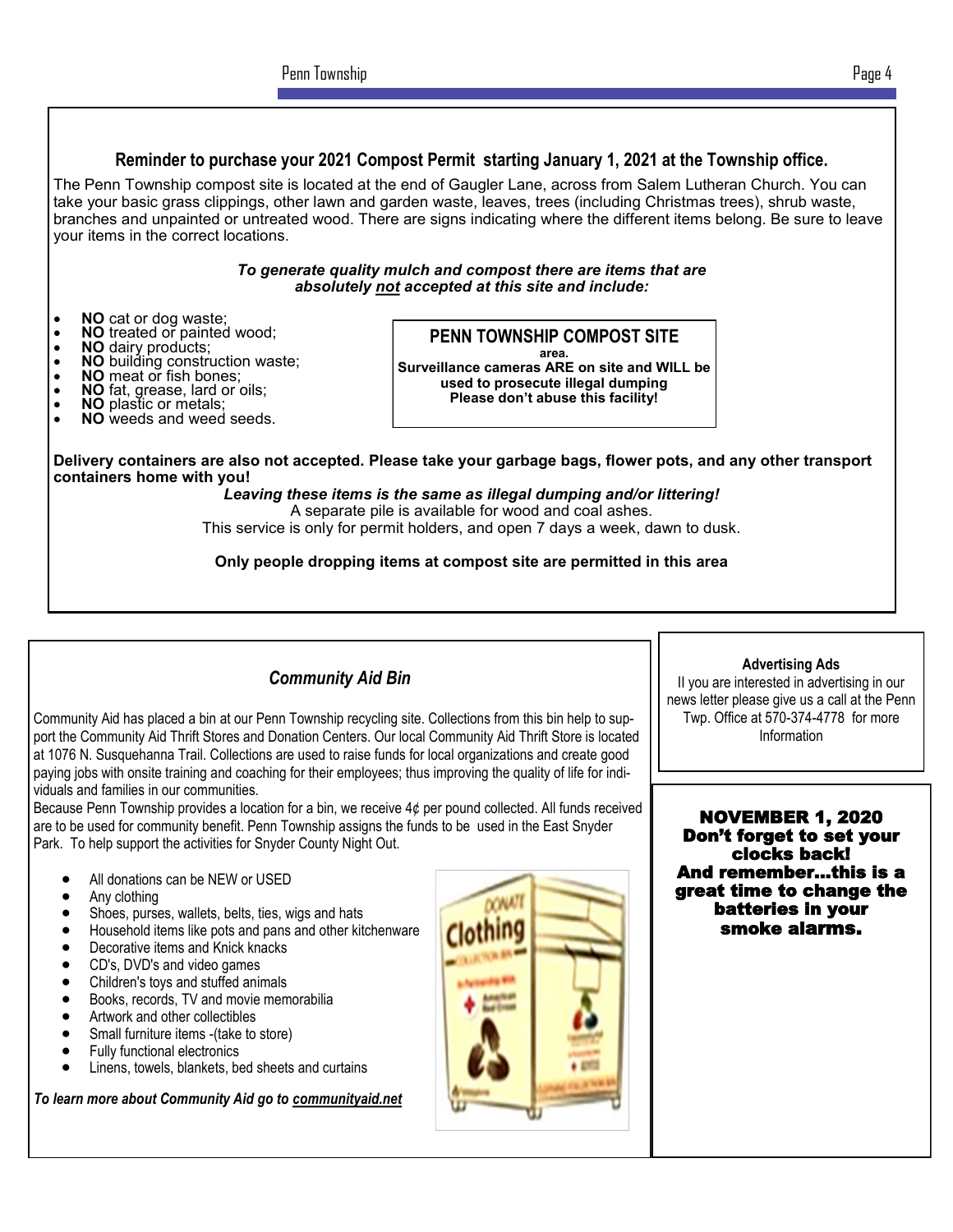#### **Flood Information**

Penn Township continues to participate in the National Flood Insurance Program (NFIP) Community Rating System (CRS), which requires the Township to be re-certified annually. Continued participation in this program allows business owners and all residents of Penn Township to purchase flood insurance at reduced premiums in recognition of the efforts made by the Township to lessen the impact of flooding. With our continued efforts, FEMA has designated Penn Township as a Class 8 municipality, allowing for 10 % reduction on flood insurance to those in the floodplain and a 5% reduction for flood insurance for non-floodplain residents.

Any home in Penn Township can be covered by flood insurance, but don't wait for the next flood to buy insurance;

there is a 30-day waiting period for coverage to take effect.

Talk to your agent today.

As part of the CRS recertification, we send letters to local realtors, insurance agen-cies, and lenders. The letters make them aware that Penn Township participates in the CRS Program. Another part of the recertification involves making our community aware of flood hazards through letters to those living in the floodplain and repeti-tive loss areas. These letters inform residents on Flood Safety, Natural and Beneficial Functions of Floodplains, Flood Insurance w/ Mandatory Purchase Requirements and Federal Financial Aid, Property Protection and much more.

The complete "*Flooding and You*" information has been included at least once annually in our Township newsletter. If you need a copy of this, please call the Township Office or e-mail Julie at Penntwpmanager@ptd.net

Penn Township continues to update the names, addresses, and phone numbers of our *"need to call/evacuation"* list in case of an emergency. Our Zoning Officer also enforces the Floodplain and Stormwater Management Ordinances. Contact our office for permit requirements for floodplain development. Our Emergency Management Coordinator (EMC), along with the Penn Township road crew have over time, identified areas with chronic flooding and drainage problems and continue to work to improve these areas. You can help by keeping ditches and drainage areas on your property open and free of debris.



Hand Up Recycling 262 Willow St., Milton, PA info@handupfoundation.org

*570-742-3000 Mon Tues Thurs Fri - 10:00 am – 4:00 pm Closed Wednesday Saturday 9am – 1pm*

**Hand UP** accepts in any condition the following items **for a minimal fee:** • household appliances like washers, dryers, fridge, water heaters, A/C units , computer monitors, vacuums, etc.

ITEMS for FREE: • Car Batteries • • Any Scrap Metal like shelves, desks, farm scrap, metal pipe, filing cabinets, lawn mowers, aluminum siding etc. • *NEW -* now taking Styrofoam® • Electronics like cell phones and computer towers

*Call with further questions - 570-742-3000*

## *Flood Hazard? Check Before You Buy*

Most everyone knows that coastal properties are subject to flooding and wind damage from hurricanes. Flooding and other surface drainage problems can occur well away from the coast and other bodies of water. There are maps that show areas predicted to flood. To find out more about flood-prone area maps, check with the CRS (Community Rating System) Coordinator for Penn Township, Snyder County. If you're looking at any property, it's a good idea to check out the possible flood hazard before you buy. Here's why:

- The force of moving water can destroy a building.
- Slow-moving floodwaters can knock people off their feet or float a car.
- Even standing water can float a building, collapse basement walls, or buckle a concrete floor.
- Water-soaked contents, such as carpeting, clothing, upholstered furniture, and mattresses, may have to be thrown away after a flood.
- Some items, such as photographs and heirlooms, may never be restored to their original condition.
- Floodwaters are not clean: floods carry mud, farm chemicals, road oil, and other noxious substances that cause health hazards.
- Flooded buildings breed mold and other problems if they are not quickly and properly repaired.
- The impact of a flood—cleaning up, making repairs, and the personal losses—can cause great stress to you, your family, and your finances.

*Floodplain Regulations* - Penn Township regulates construction and development in the floodplain to lessen the risk that buildings will be damaged from flooding. Land filling and similar projects are prohibited in certain areas. Houses in the floodplain substantially damaged by fire, flood, or any other cause must be elevated to or above the regulatory flood level when they are repaired. More information can be obtained from the CRS Coordinator or the Zoning Officer in the Penn Township office.

*Flood Protection* - A building can be protected from most flood hazards, sometimes at a relatively low cost. New buildings and additions can be elevated above flood levels. Existing buildings can be protected from shallow floodwaters by re-grading, adding berms or floodwalls, *but do check for permitting requirements*. There are other retrofitting techniques that can help protect a building from surface or subsurface water.

**Flood Insurance** - Homeowners insurance usually does not include coverage for a flood. One of the best protective measures is a flood insurance policy under the National Flood Insurance Program (NFIP),

which can be purchased through any licensed property insurance agent. If the building is located in a floodplain, flood insurance will be required by most federally backed mortgage lenders. Ask an insurance agent how much a flood insurance policy would cost.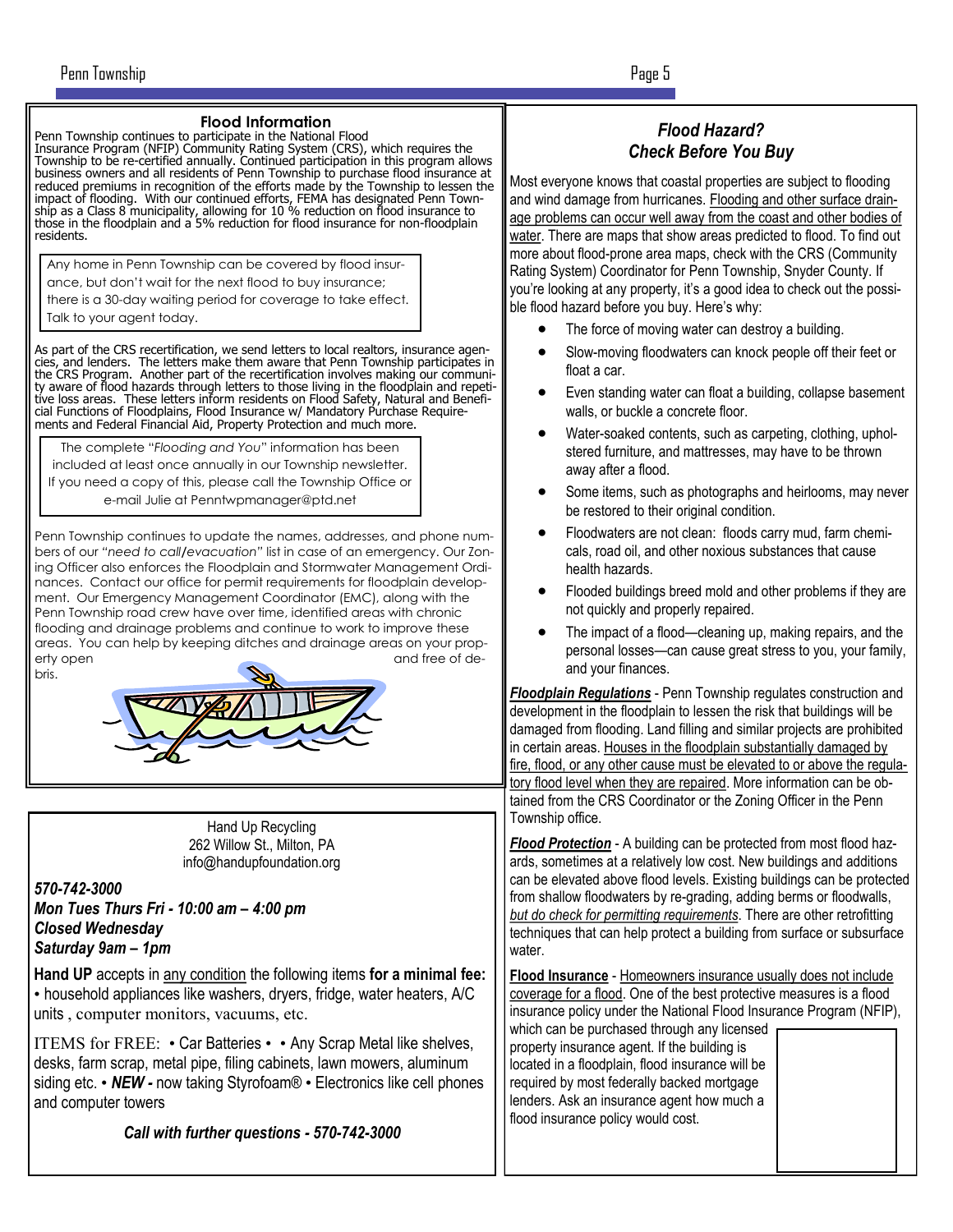# PTMA PAYMENT OPTION CHANGE

Due to new banking procedures at the Northumberland National Bank (NNB), PTMA will no longer accept water and sewer bill payments made at the NNB starting the 3rd Quarter 2020 water and sewer billing cycle. Please remember that PTMA does **not** accept water and sewer bill payments at the PTMA office, the Penn Township Supervisors' office or in the Penn Township Supervisors' lock box. **All payments must be MAILED to: PTMA, P.O. Box 155, Selinsgrove, PA 17870** and be made in the form of a check, money order or certified check. For security reasons, cash is **not** accepted. To ensure that your payment is correctly applied to your PTMA account, please be sure to enclose your bar-coded stub located at the bottom of your invoice. We apologize for any inconvenience this may cause.

# PTMA WATER SYSTEM & PROPERTY MAINTENANCE

The Penn Township Municipal Authority will be doing routine maintenance on the PTMA Water System throughout the months of October and November. While the fire hydrants are being flushed and the water valves are being exercised, you may experience temporary low water pressure and discoloration of water, which will subside after you clear your water lines by running cold water in all faucets. **Water will be safe to drink at all times throughout this time period.**

While doing your end of summer property maintenance, we ask that you trim your trees, bushes or shrubs located near your water meter touch pad; as, it has become very difficult for the PTMA Water Operators to read some of our customer's water meters due to overgrown trees, bushes and shrubs. A water meter touch pad is a black oval plastic pad attached to the exterior of the building, which allows PTMA operators to read the water meter without entering the home or business. **PTMA operators must be able to easily access all water meter touch pads.** Please be sure that the water meter touch pad, located on the exterior of your home or business, is easily accessible and clear of bushes, shrubs or debris.

# *East Snyder Regional Recreation Association-News*

*We like to inform the Penn Township residents a new initiative at the East Snyder Park that we are endeavoring to accomplish. We are currently in the process of securing funds to construct a unisex handicapped accessible restroom beside the App VanNuys Pavilion. This project will not only serve our New all– inclusive playground but will supply necessary facilities to compliment the App VanNuys Pavilion. With this completed project, clients will no longer have to struggle with wheelchairs, crutches and walkers to access a restroom on the other side of park. We feel this project is a necessary addition to our facilities. If any resident would like to donate towards this project you can send* 

*Donations to: Penn township 228 Clifford Road Selinsgrove, PA 17870*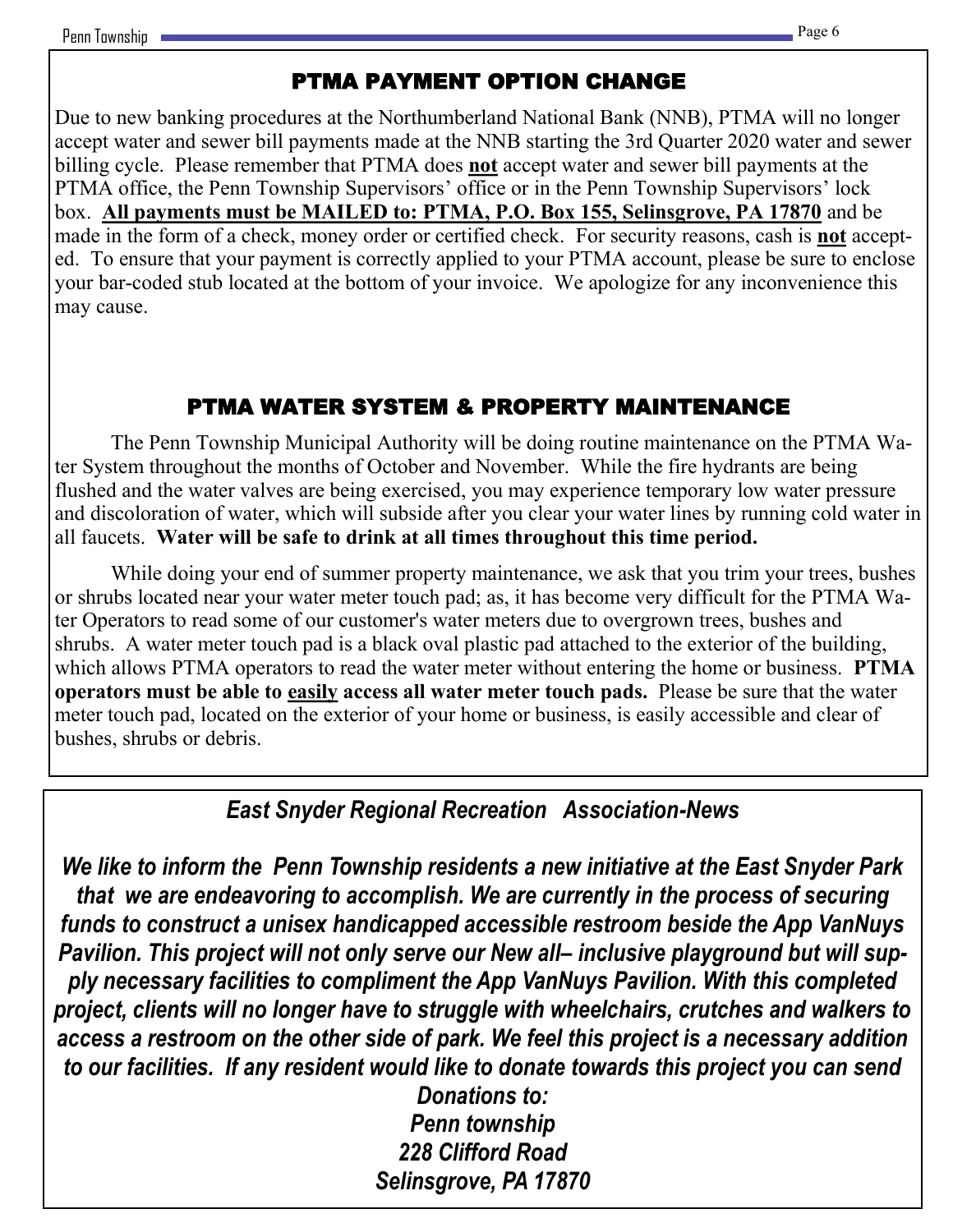### Penn Township Page 7 (2012) 2014 12:30 Page 7 (2012) 2014 2022 2023 2024 2022 2023

The Selinsgrove Area Community Pool Board, SARI, would like to send out a huge THANK YOU to all who have contributed both time and financial support throughout the 52 years the pool has been open. The pool is a local treasure and relies on local support to keep the water flowing and the doors open each season. SARI is a volunteer board, non-profit 501 (C) (3) organization asking for continued support as the pool goes through a major renovation after the 2020 summer season.

The repair made in June 2020 was only a temporary patch to provide the community with an enjoyable outdoor space with so many other things closed or cancelled for the summer season. We will soon be announcing some fundraisers which will help obtain the necessary funding for the pool to be up and running 2021.

For Updates: Please Watch our:

Website: www.selinsgrovepool.org

Facebook– Selinsgrove Community Pool

Please Email: Selinsgrovepool@gmail.com if you have further questions or would like to help in any way.

Fall & Winter Events in the

Area

## **Tuesday, December 1,2020**

Late Shopper's Night

Downtown Selinsgrove

# **Saturday December 5, 2020**

Santa 5 K Sprint

Stocking Decorating

Santa Pet Parade

Special Holiday Market

Downtown Selinsgrove

## *Transient Merchants*

Someone knocking at your door? Did you know a Transient Merchant Permit is required in Penn Township? This would include but not limited to any person selling any goods, wares, services or merchandise door to door in Penn Township. The ordinance does not include: farmer selling produce, selling of donated wares for a charitable organization, an insurance company or agent, Girl Scouts, Boy Scouts, public and private school students, volunteer fireman or church members and these only when the sale of merchandise solely benefits their respective organization. A licensed transient merchant would have a permit approved by the township available for inspection. Please report any unlicensed merchant and any defining information such as name or company name and/or vehicle make, color or plate number to the state police or the township office. 570-374-4778.